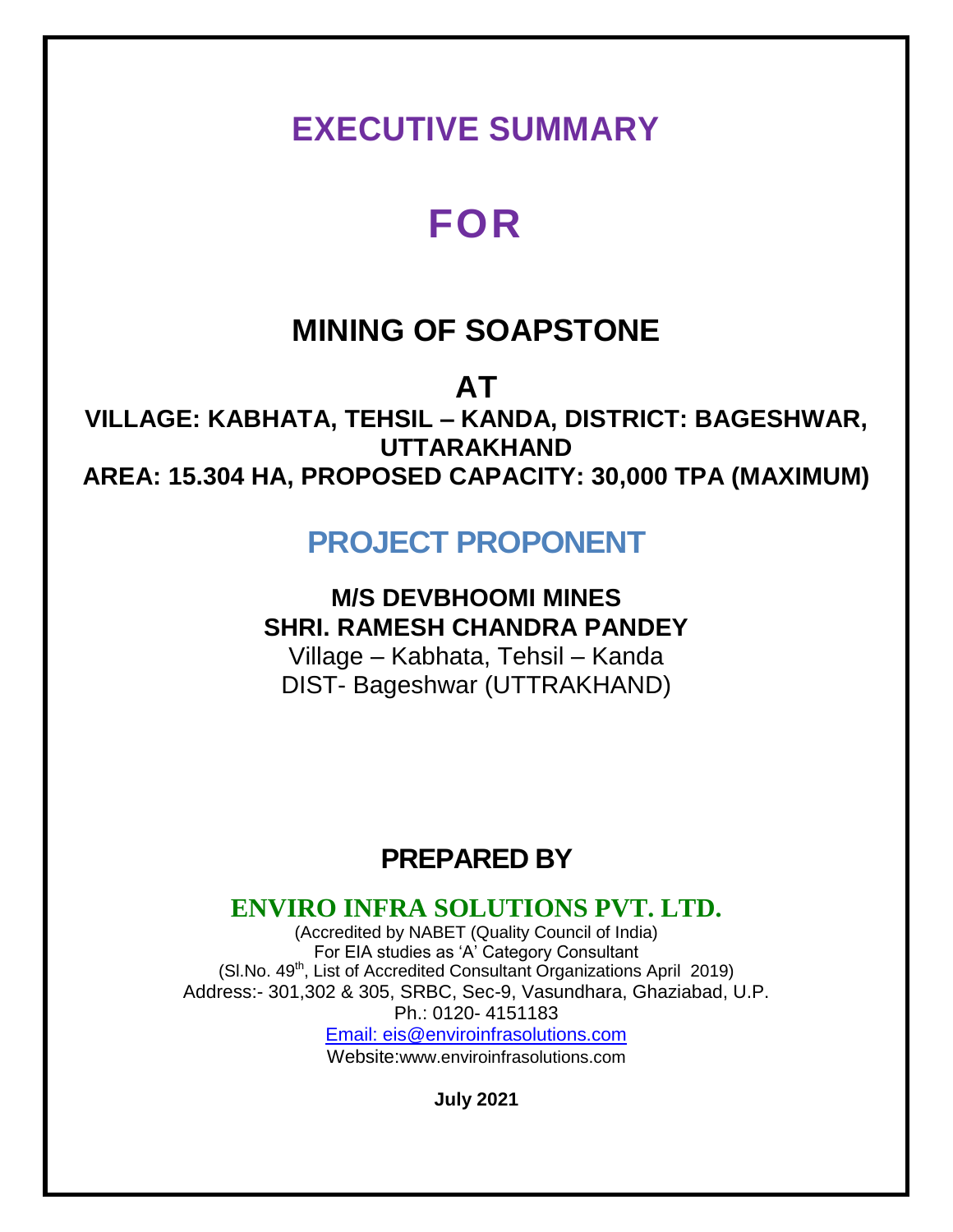### **EXECUTIVE SUMMARY**

#### **E1 INTRODUCTION**

#### **E1.1 PURPOSE OF THE REPORT**

M/s Devbhoomi mine proposes the Soapstone Mine extending over an area of 15.304 ha [30,000 TPA (maximum) of Soapstone] in Village-Kabhata, Tehsil – Kanda, District-Bageshwar, Uttarakhand. The proposal for TOR was considered in its meeting dated 03 June 2021 and since the project is greater than 5 ha and it comes under category B1 therefore comprehensive EIA report shall be prepared. The draft Environmental Impact Assessment report has been prepared to comply with the standard Terms of Reference (ToR), under EIA notification of the MoEF&CC dated 14th September, 2006 and amended thereof, for seeking environmental clearance for mining of soapstone in the applied mining lease area.

#### **E 2 IDENTIFICATION OF PROJECT & PROJECT PROPONENT**

#### **E2.1 Identification of Project**

The Proposed Soapstone mine is executed over an area of 15.304 ha in Village-Kabhata, Tehsil – Kanda, District-Bageshwar, Uttarakhand. The maximum production rate is of 30,000 TPA of soapstone production.

The cost of the project is Rs.40 lakhs.

#### **E2.2 Project Proponent**

M/s Devbhoomi mine is a private company. The proposed Soapstone Mine extends over an area of 15.304 Ha (30,000 TPA (maximum) of Soapstone) in Village- , Tehsil & District - Bageshwar, Uttarakhand. The LOI of proposed Soapstone Mine was granted in favour of M/s Devibhoomi Mine for period of 50 years by the Govt. of Uttarakhand. The proposed rate of production is 30,000 TPA (maximum) of soapstone. The estimated project cost is Rs 40 lakhs. The expected life of mine is 50 years.

#### **Address of the applicant**

M/s Ramesh Kumar Pandey (Partner) Village Kabhata, Tehsil - Kanda District Bageshwar, Uttarakhand-263642

#### **E3 BRIEF DESCRIPTION OF PROJECT**

#### **E3.1 Nature of the Project**

The proposed Soapstone Mine, project will adopt opencast manual cum semi mechanized method. The mine is executed over a lease area of about 15.304 ha, for the production of 30,000 TPA of soapstone.

Therefore as per the EIA Notification dated 15th January, 2016 and 1st July, 2016, the project comes under "B1" Category since the area is greater than 5 ha.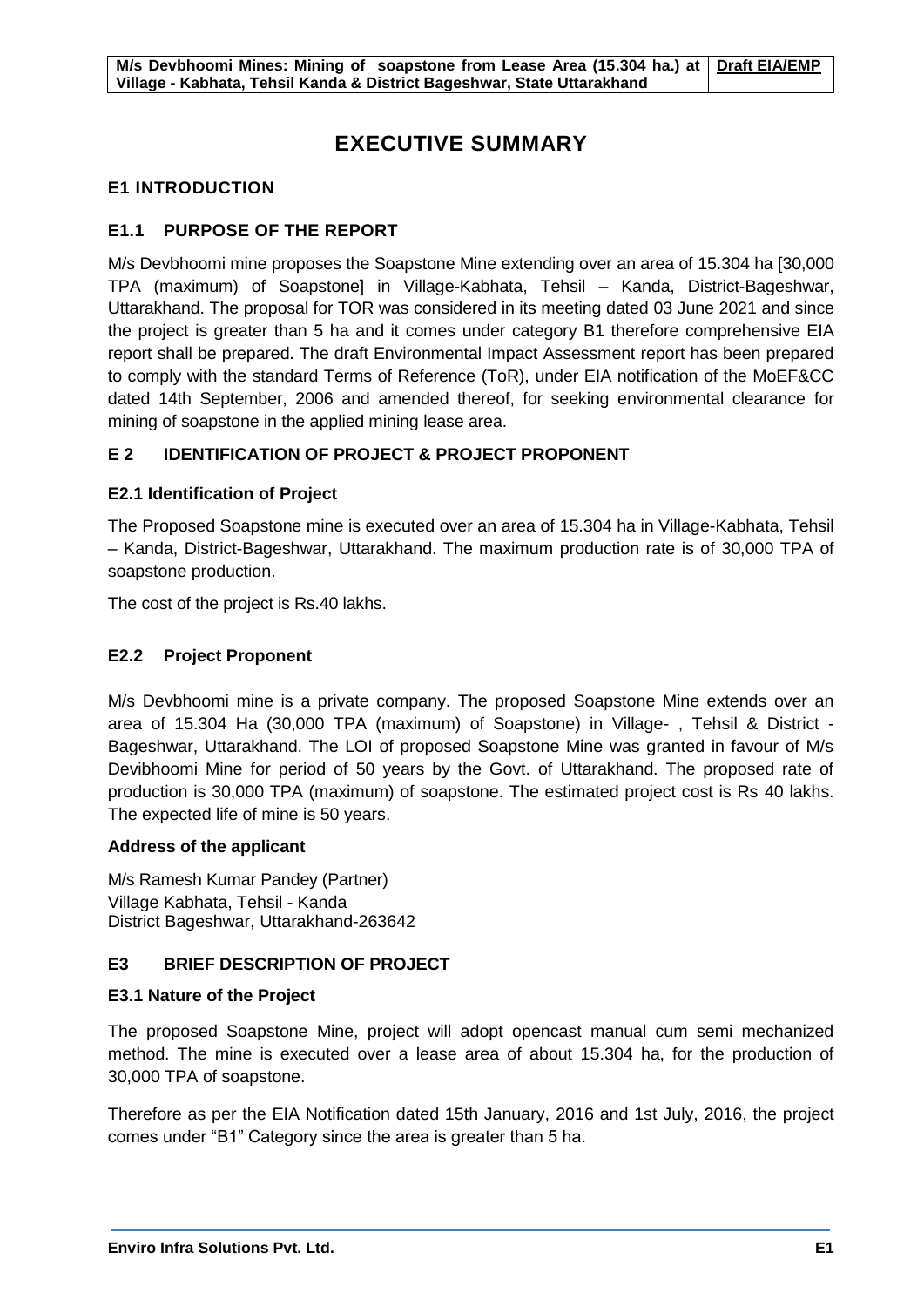#### **E3.2 Size of the Project**

The proposed Soapstone mining project extends over an area of 15.304 ha with the target maximum production capacity of mine is about 30,000 TPA (maximum) of Soapstone.

#### **E3.3 Anticipated Life of Project and Cost of the Project**

The projected life of the mine is 50 years. The cost of the project is about Rs. 40 lakhs.

#### **E3.4 Location of the Project**

The proposed Soapstone Mine lease comes under Village-Kabhata Tehsil- Kanda, District-Bageshwar, Uttarakhand. Geo-graphically the ML area extends from North Latitude 29° 49' 07.95" N to 29° 49' 23.26"N and East Longitude 79° 55' 25.16" E to 79° 55' 59.99" E with an elevation of about 1187 m reduced level (RL). The area falls in Survey of India topo sheet No. 53 O/13.

#### **E4 PROJECT DESCRIPTION**

#### **E4.1 Salient Features of Mine Lease**

The salient features of mine lease are given in **Table E1** below:

| Sr. No.        | <b>Parameter</b>                                       | <b>Description</b>                                                                                                            |
|----------------|--------------------------------------------------------|-------------------------------------------------------------------------------------------------------------------------------|
| 1              | Name of the Mine                                       | Proposed Soapstone Mining Project at Village-<br>Kabhata, Tehsil - Kanda, District-Bageshwar,                                 |
| $\overline{2}$ | <b>Mining Capacity</b>                                 | 30,000 (maximum) TPA of Soapstone                                                                                             |
| $\overline{3}$ | Longitude Latitude                                     | 29°52'2.62" N to 29°52'17.80" N and 79°49'25.71"<br>E to 79° 49' 39.22" E                                                     |
| $\overline{4}$ | Method of mining                                       | Opencast semi mechanized method                                                                                               |
| 5              | <b>Total ML area</b>                                   | 15.304                                                                                                                        |
| 6              | Extent of mechanization                                | Excavator shall be deployed for extraction of top<br>soil, interburden and mineral. No drilling and<br>blasting will be done. |
| $\overline{7}$ | Bench height & width                                   | 3m                                                                                                                            |
| 8              | <b>Bench Slope</b>                                     | $60^\circ$ to $65^\circ$                                                                                                      |
| 9              | Slope of track                                         | 1:8 to 1:20                                                                                                                   |
| 10             | <b>Transportation of Material</b>                      | The mineral will be supplied in the local market by<br>trucks/tippers.                                                        |
| 11             | Manpower                                               | 71 persons                                                                                                                    |
| 12             | <b>Water Requirement</b>                               | <b>10 KLD</b>                                                                                                                 |
| 13             | Source of Water                                        | Village Panchayat                                                                                                             |
| 14             | Greenbelt<br>development<br>Plantation (Mine life end) | 0.310 ha                                                                                                                      |
| 15.            | No. of saplings proposed in the<br>next 5 years        | 16397                                                                                                                         |

#### **Table E1: Salient Features of mine lease area**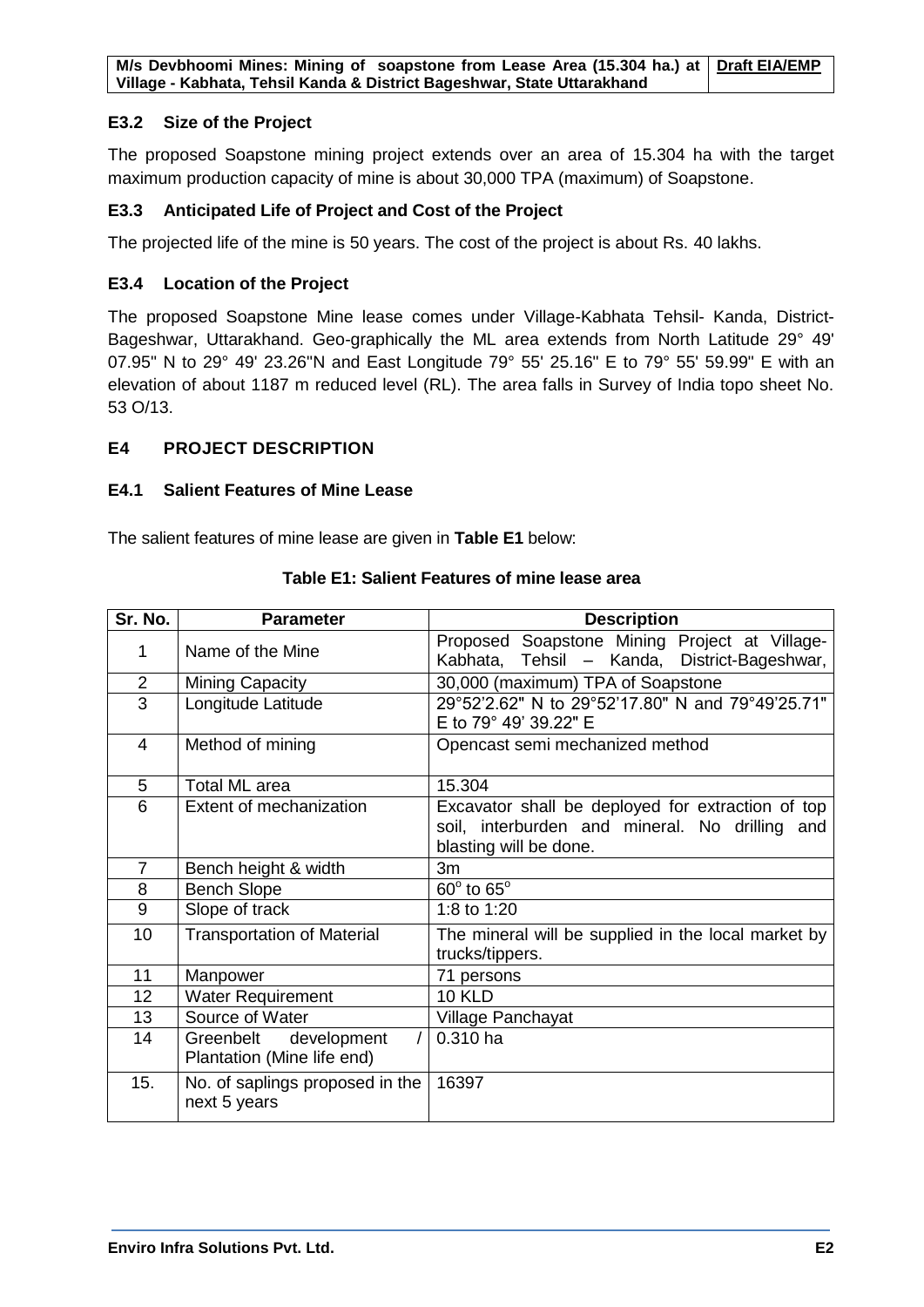#### **E4.2 Mine Development and Production**

The mining will be done semi-mechanized way in open cast method in quite a systematic manner by forming 6m high benches. However, there may be minor variation in the width andheight which the lessee will keep on mending. The top soil and interburden to be scrapped with the help of JCB machine, dozer, shovels, pickaxe, spade & crowbar and will be stacked separately in dump yard located near the working pit. The developmental working will be done by construction of road/track to different working benches, removal of top soil and interburden. The soil will be filled into the bags, loaded on mules and unload into stockyard.

Year wise Production details are given in **Table E2** below.

| Years        | Saleable soapstone (Tonnes) |
|--------------|-----------------------------|
| 1st          | 28000                       |
| 2nd          | 29000                       |
| 3rd          | 30000                       |
| 4th          | 28000                       |
| 5th          | 29000                       |
| <b>Total</b> | 144000                      |

#### **Table E2: Year wise Production of Soapstone Mine**

The quantity of soil, interburden from pit to be generated during next five years is given in **Table E3** below:

| <b>Years</b> | Top Soil (cum) | Interburden (cum) |
|--------------|----------------|-------------------|
| 1st          | 5107           | 18444             |
| 2nd          | 3916           | 19585             |
| 3rd          | 3841           | 17312             |

**4th** 4318 16162 **5th** 6191 31968 **Total 23373 103471**

**Table E3: Quantity of Top Soil and interburden of Soapstone Mine**

#### **E4.3 Method of Mining**

The mining will be done semi-mechanized way in open cast method in quite a systematic manner by forming 9 m high benches with1.5m sub-benches. The face slope of benches shall be  $60^{\circ}$  -65° with 45° overall pit slope. Average thickness of soil has been considered as 0.50m & it shall be stacked separately. All operations of mining will be carried by using JCB as well as conventional manual means using crowbars, spades and chisel etc as well as by using excavator. The production has been proposed in quarry of the ML area. No deep hole drilling and blasting is proposed.

#### **E5 IMPACT ON LAND USE, RECLAMATION OF MINED OUT AREAS AND AFFORESTATION PROGRAMME**

#### **Impact on land use & reclamation of mined out areas**

Opencast mining activities may alter the landscape of the lease area and also cause some disturbance to the surface features of the surrounding areas. Mining will be done after leaving 7.5 m safety barrier.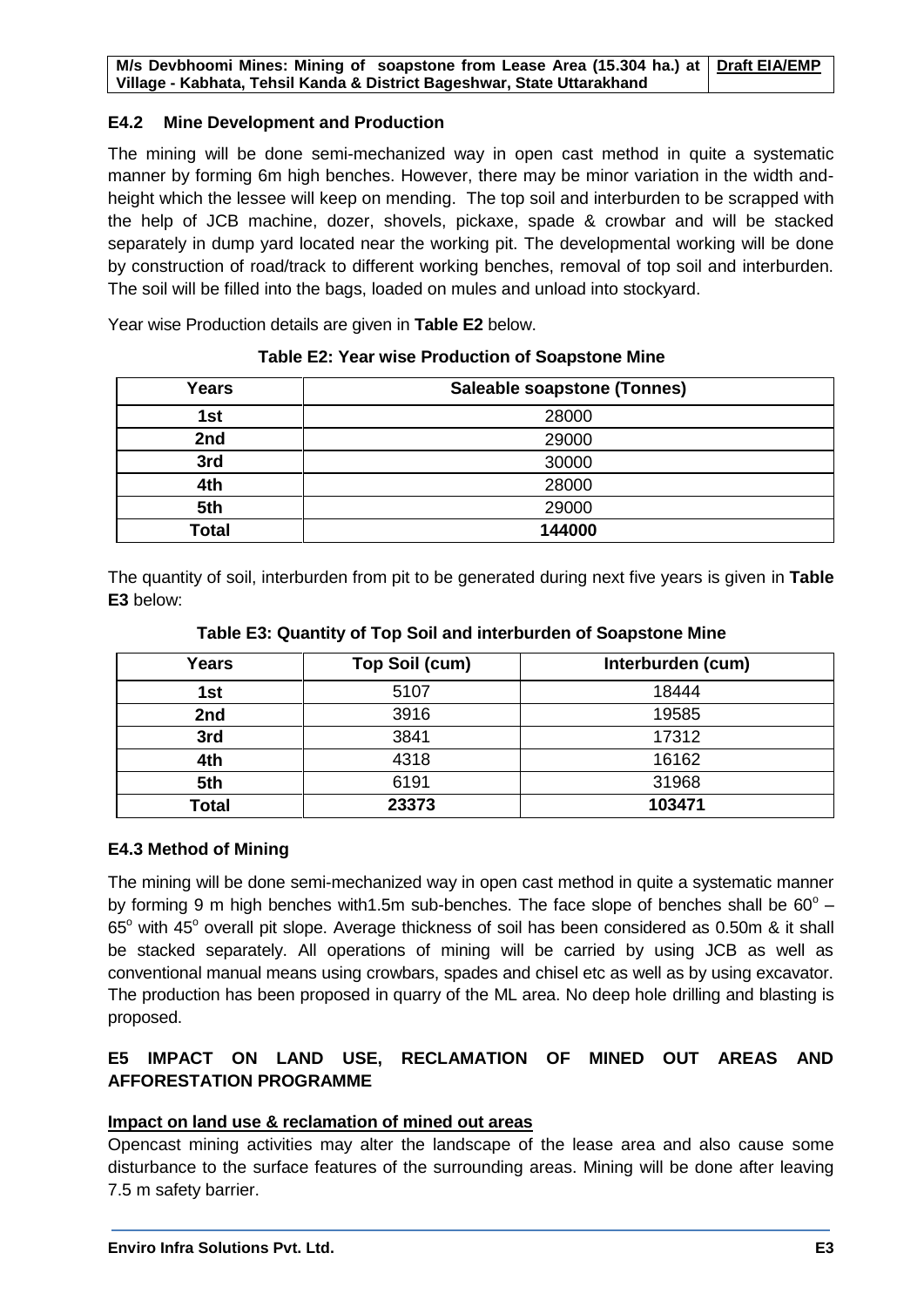Plantation will be developed in consultation with district administration/ local authority, wherever feasible.

The Existing land use pattern is agricultural land. The impact on land form or physiography will be land use on the hilly terrain will undergo radical changes due to the open cast mining. During the next five years mining, 2.798 ha land will be backfilled by the mine owners.

#### **Proposal for reclamation of land affected by mining activities:**

The mining will commence from the higher levels and will advance towards lower levels. Intermittent backfilling will commence from the higher levels and subsequently advance towards the lower elevation so that terraced agriculture fields would undertake in such a manner that original land use will be restored i.e. before the onset of monsoon will be handed over to cultivators for cultivation. The final backfilling will be started once the ultimate benches are formed and pit reaches the optimum economic depth. All recovery of the mineral will be of the saleable grade.

Plantation will be raised in 7.5m barrier zone along the boundaries of the mining lease area by planting the native species around ML area, backfilled and reclaimed area, around water body, roads etc. in consultation with the local DFO/Agriculture department. The details of the year wise plantation have been shown in **Table E4**.

| Year              | Area (ha) | No of saplings |
|-------------------|-----------|----------------|
| <b>First year</b> | 0.077     | 347            |
| Second year       | 0.061     | 275            |
| Third year        | 0.063     | 284            |
| Fourth year       | 0.050     | 225            |
| Fifth year        | 0.059     | 266            |
| Total             | 0.31      | 1397*          |

**Table E4: Year wise Afforestation scheduled**

**\*Besides these 15000 nos. of more samplings will be done all along the periphery of the mine lease area/in the nearby van panchayat land in Kabhata and Agar villages. Total no. of trees shall be planted in the first two years and in the next three years its maintenance will take place. Local native species like Peach (Khubani), Pears (Nashpati), Apricot (Aaru), Plumk, Mehal, Kaphal, Chilmora etc. shall be planted**

#### **E6 LAND USE PATTERN**

Presently (pre-mining), the land covered under the mine lease area is non-forest agricultural land.

#### **E7 BASELINE ENVIRONMENTAL STATUS**

#### **E7.1 Soil Quality**

05 soil samples were collected in and around the mine lease area to assess the present soil quality of the region. In the study area, variations in the pH of the soil were found to be slightly basic (7.32 to 7.65). Electrical conductivity (EC) is a measure of the soluble salts and ionic activity in the soil. In the collected soil samples the conductivity ranged from 250.65 – 290.17µmhos/cm. Based on the results, it is evident that the soils are not contaminated by any polluting sources.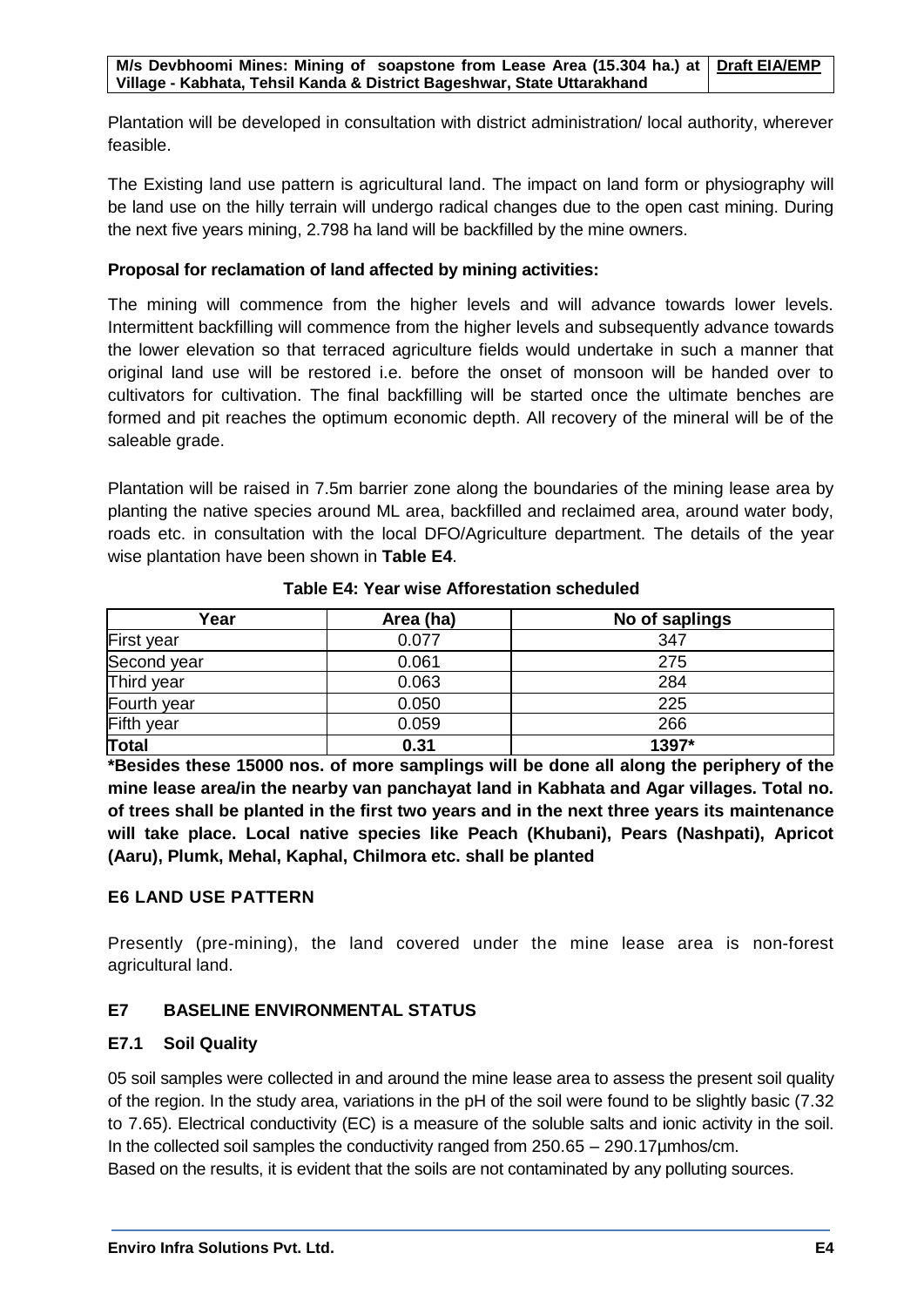#### **E7.2 Meteorology**

Meteorological data at the site was monitored during December 2020 to February 2021 representing winter season.

#### **E7.3 Ambient Air Quality**

Ambient Air Quality Monitoring (AAQM) has been carried out at five locations during pre-monsoon season from December 2020 to February 2021 The minimum and maximum level of PM10 recorded within the study area was in the range of 36.2  $\mu$ g/m<sup>3</sup> to 68.5  $\mu$ g/m<sup>3</sup>  $\mu$ g/m3 with the 98th percentile ranging between 52.5  $\mu$ g/m<sup>3</sup> to 68.4  $\mu$ g/m<sup>3</sup>. The minimum and maximum level of PM2.5 recorded within the study area was in the range of 12.4  $\mu$ g/m<sup>3</sup> to 30.7 $\mu$ g/m3 with the 98th percentile ranging between 23.2  $\mu$ g/m<sup>3</sup> to 30.5  $\mu$ g/m3. The minimum and maximum concentration of SO2 recorded within the study area was 5.0 to 8.9 µg/m3 with the 98th percentile ranging between 5.7  $\mu$ g/m<sup>3</sup> to 8.7  $\mu$ g/m3. The minimum and maximum level of NO2 recorded within the study area was in the range of was 7.3  $\mu$ g/m<sup>3</sup> to 16.3  $\mu$ g/m3 with the 98th percentile ranging between 13.2  $\mu$ g/m<sup>3</sup> to 15.7  $\mu$ g/m3. The results thus obtained indicate that the concentrations of PM10, PM2.5, SO2 and NO2 in the Ambient Air are well within the National Ambient Air Quality (NAAQ) standards for Industrial, Residential, Rural and other areas.

#### **E7.4 Water Quality**

To assess the physical and chemical properties of water in the region, water samples from 8 locations were collected from various water sources around the mine lease area.

The pH was varying for ground water from 7.50 to 7.78 and the surface water are 7.58 to 7.68. The total dissolved solids in ground water are varying from 190.16 mg/l to 390.60 mg/l whereas in surface water varying from 185.36 mg/l to 188.24 mg/l. The chloride level in the ground water samples collected in the study area were ranging from 12.6 mg/l to a maximum of 47 mg/l, in surface water samples 16.7 mg/l to 18.2 mg/l. The hardness is varying from the hardness is varying from 182.44 mg/l to 248.6 mg/l, in surface water samples 186.12 mg/l to 188.22 mg/l.

The results indicate groundwater is generally in conformity with the drinking water standards (IS: 10500:2012) and surface water is in conformity with IS-2296 standards.

#### **E7.5 Noise Levels**

Ambient noise levels were measured at Five locations around the proposed mine site. Assessment of average logarithm night time Leq (Ln) varies from 37.9 to 52.7 dB (A) and the average logarithm daytime Leq (Ld) varies from 48.2 to 60.1 dB (A) within the study area.

#### **E7.6 Ecological Environment**

Based on the field studies and review of published literature, it is observed that there are two Schedule-I species present in the study area of the mine lease area i.e. Indian Leopard and Asiatic Black Bear. There are no wildlife sanctuaries and National Parks within the study area of 10-km radius. However, the nearest RF from the mine lease is Kabhata Reserve Forest at a distance of 1 km.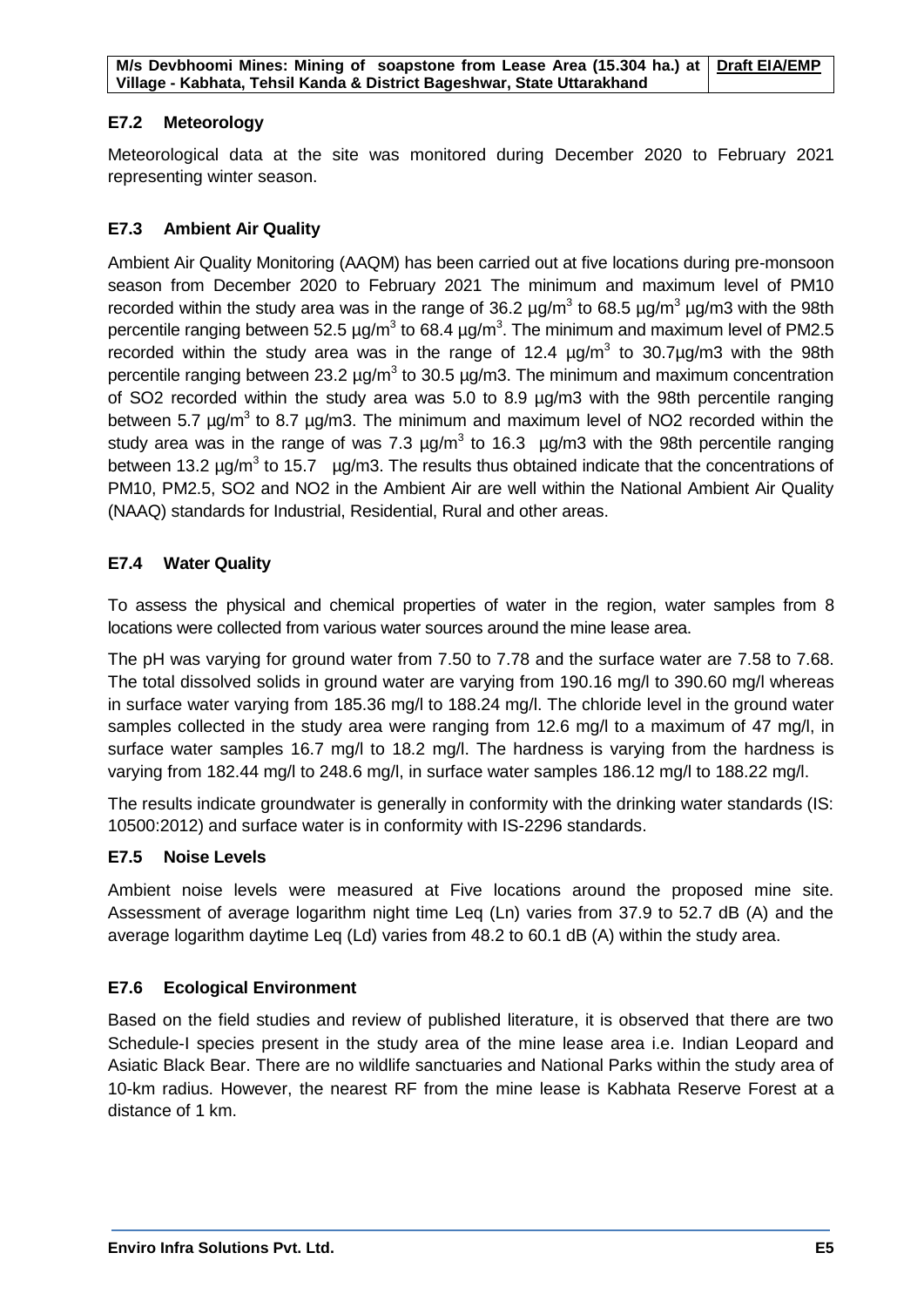#### **E7.7 Social Environment**

According to the 2011 census of India, Bageshwar has a population of 2,59,898. The total SC population in Bageshwar district is 72,061 which is 27.72% of the total population, while ST population is 1982, which is 0.76% of the total population. The literate population in Bageshwar district is 1,79,483, out of which male & female are 97,546 and 81,937 respectively. The male literates represent 54.35% while female represent 45.65% of the total population.

#### **E8 ANTICIPATED ENVIRONMENTAL IMPACTS**

#### **E8.1 Impact on Air Quality**

Soapstone mine where  $PM_{10}$  and  $PM_{2.5}$  will be the main pollutants generated in mining activities. The emissions of Sulphur dioxide  $(SO<sub>2</sub>)$ , Nitrogen Oxide  $(NO<sub>2</sub>)$  contributed by diesel operated equipment and vehicles movement were considered marginal as branded make and vehicles with PUC certificate will be operated only. Fugitive dust and particulates are major pollutants occurred in the mining activities. Fugitive emissions will be settled by 70- 80% by use of multiple water sprinklers. Prediction of impacts on air environment will be made with proposed production and net increase in  $PM_{10}$  and  $PM_{2.5}$  emissions at the proposed site and at the 10 km radius of study area due to mining activities.

Air pollution sources in the operating mine was classified into two categories

- i. Loading and unloading of mineral and OB, IB
- ii. Transportation on the haul road

#### **E8.2 Impact on Water Resources**

#### **Surface Water Resources**

The topography of the area will not be largely changed in view of the proposed concurrent reclamation. During the mining activity period, there is a possibility of mixing of freshly disturbed material with the rain water. To take care of such happenings, retaining walls have been provided along the backfilled pits and along the soil and interburden dumps.

#### **Groundwater Resources**

The water table in hills is usually very deep and does not have any relevance with mining activities. However, concurrent restoration to original topography will not be disturbing the percolating water.

#### **E8.3 Impact on Water Quality**

The impact on water quality will be confined to increased suspended solids during rain. The dumps will be secured with toe walls and rainy water will not carry significant suspended material.

#### **E8.4 Impact on Noise Levels and Ground Vibrations**

With the mining operations, due to the deployment of machinery, operation for mine development, excavation and transportation of soapstone and men, it is imperative that noise levels would increase. Assessment of average logarithm night time Leq (Ln) varies from 35.4 to 46.2 dB (A) and the average logarithm daytime Leq (Ld) varies from 41.7 to 51.3 dB (A) within the study area. It is also observed that these incremental noise levels will not significantly affect the existing ambient noise levels.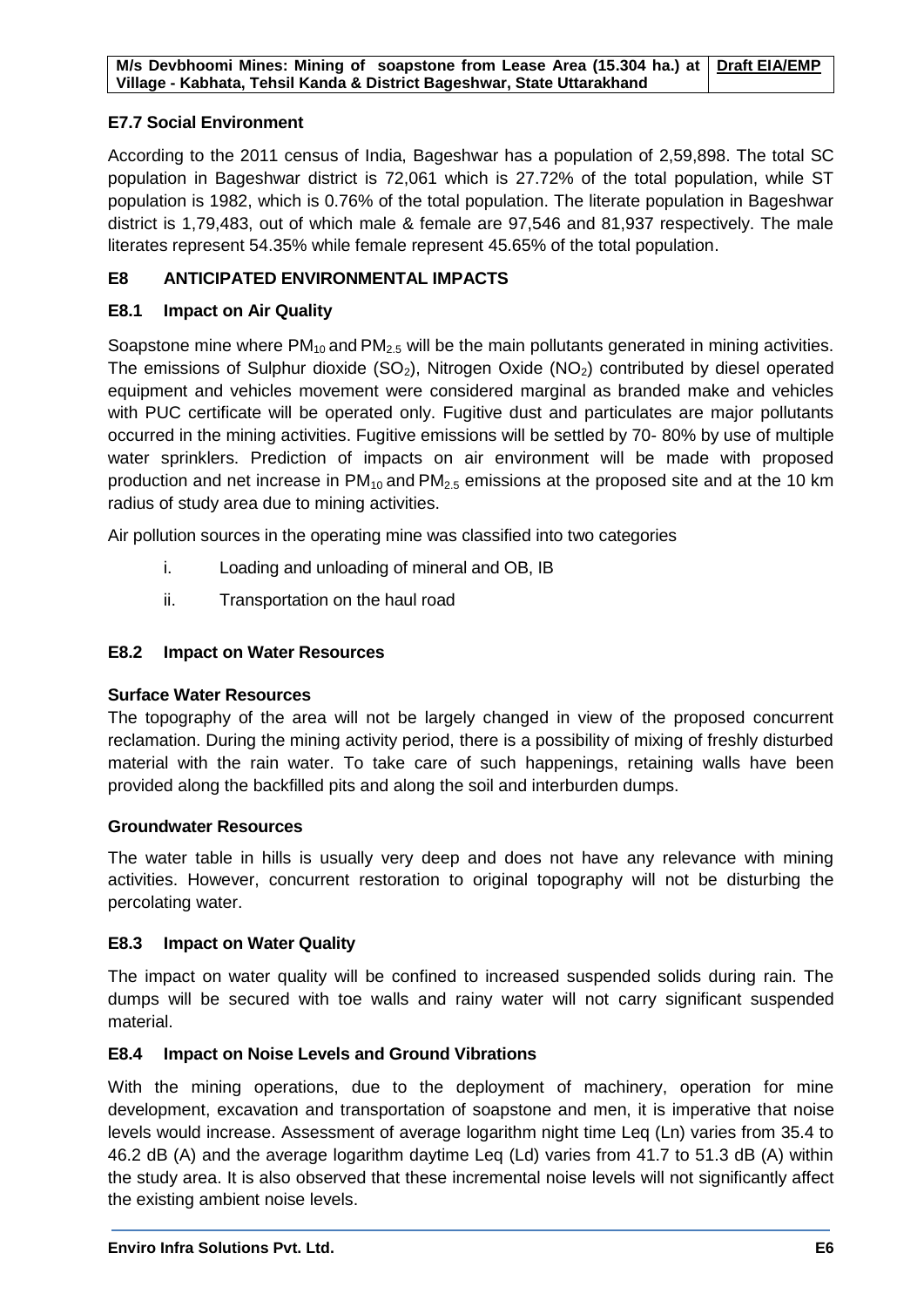#### **E8.5 Impact on Soil**

The environmental impacts of the mining activities on topsoil are based on the quantity of removal of topsoil and its dumping. In the present project as it is proposed to temporarily store the topsoil and use it for plantation schemes, no impact of dozing of topsoil is envisaged.

The soil erosion from overburden and interburden dumps is not envisaged in the present project, as sufficient measures as detailed in the EMP would be undertaken.

#### **E8.6 Impact on Flora and Fauna**

There is no forest area in the core zone area of the lease. As the mining activity is restricted to core zone, no significant impact on the flora of the buffer zone due to the proposed mining of Soapstone is anticipated.

It is proposed to include *Alternanthera paronychioides, Cassia tora* and *Holoptelea integrifolia* in the plantation program as they serve as sinks for gaseous emissions. Extensive plantation comprising of pollutant resistant trees will be undertaken, which will serve not only as pollution sink but also as a noise barrier.

The incremental dust generations due to the mining operations, at the boundary of the mine lease are insignificant and it is also expected that with the adoption of mitigatory measures as suggested in EMP, the impact due to operation of the mine will be minimal on the terrestrial ecosystem and also on the adjacent forest area.

The impact on the fauna of the buffer zone due to the mining activity will be marginal. The proposed progressive plantation over a period of time will reduce the impact, if any, on the fauna.

#### **E8.7 Impact on Land Use Pattern**

The proposed opencast mine will result in change the land use pattern of the ML area. The land degradation is expected during mining activities like excavation, overburden dumping, soil extraction etc. Land requirement for the project has been assessed considering functional needs.

#### **E8.8 Impact on Socio - Economic Aspects**

The mine area does not cover any habitation. Hence the mining activity does not involve any displacement of human settlement. No public buildings, places, monuments etc exist within the lease area or in the vicinity. The mining operation will not disturb/ relocate any village or need resettlement. Thus no adverse impact is anticipated.

The impact of mining activity in the area is positive on the socio-economic environment of the region. The proposed Soapstone Mine will be providing employment to local population and it will be give preference to the local people whenever there is requirement of man power.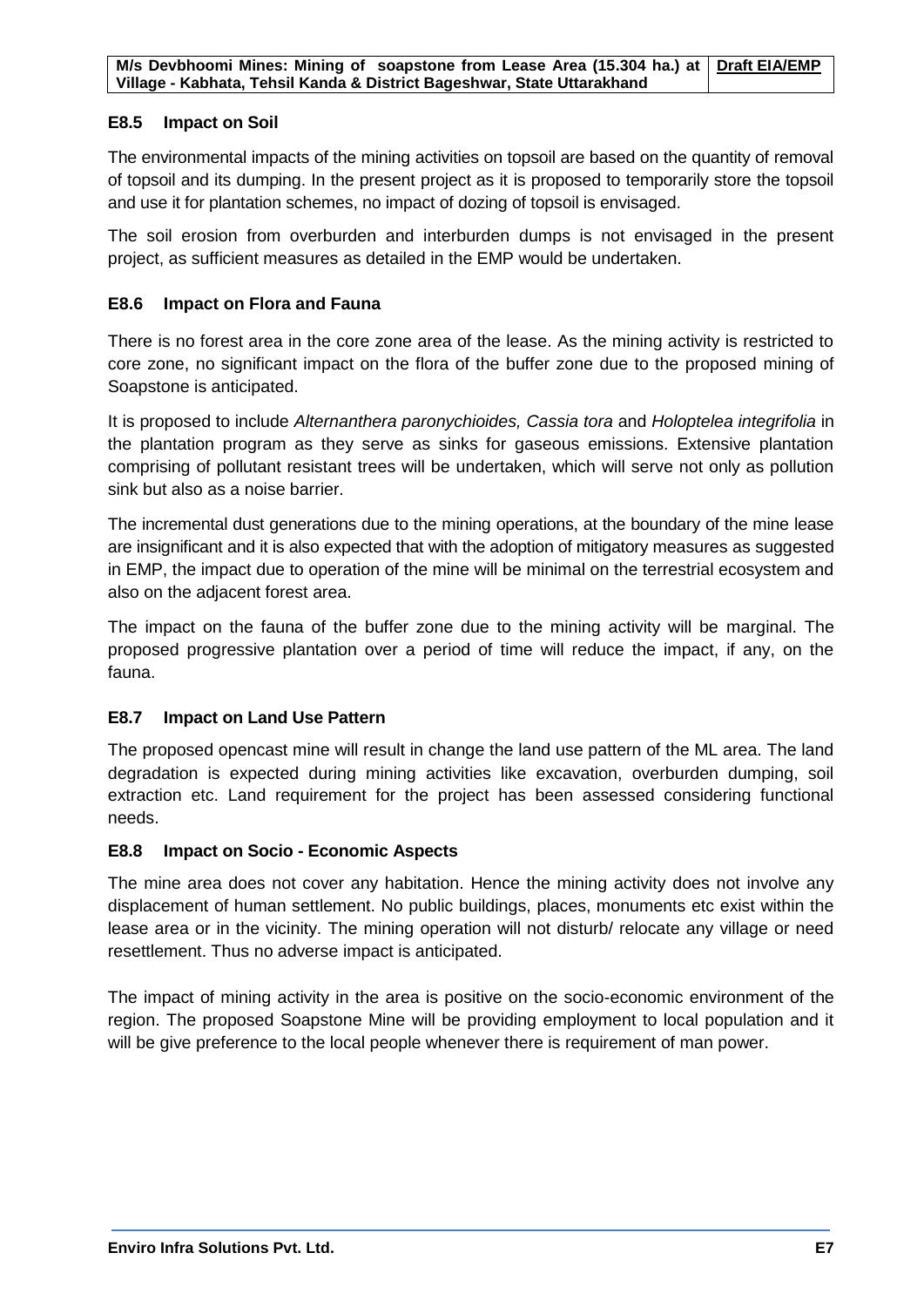#### **E9 ENVIRONMENTAL MANAGEMENT PLAN**

The summary of environmental mitigation measures are given in **Table-E5**.

| <b>Impact Predicted</b>                                | <b>Suggestive measure</b>                                                                                                                                                                                                                                                          |
|--------------------------------------------------------|------------------------------------------------------------------------------------------------------------------------------------------------------------------------------------------------------------------------------------------------------------------------------------|
| Disturbance of free movement /<br>living of wild fauna | Awareness camps will be conducted for labours to<br>$\bullet$<br>make them aware about sensitivity/importance of<br>forest life.                                                                                                                                                   |
|                                                        | No tract or new road for movement of labours or<br>vehicles be laid in reserve forest area, this will prevent<br>forest fragmentation, encroachment and human -<br>animal encounter.                                                                                               |
|                                                        | Care will be taken that noise produced during vehicles<br>$\bullet$<br>movement for carrying ore materials are within the<br>permissible noise level. Higher noise level in the forest<br>area will lead to restless and failure in detection of<br>calls of mates and young ones. |
|                                                        | Care will be taken that no hunting of animals carried<br>out by labours.                                                                                                                                                                                                           |
|                                                        | If wild animals are noticed crossing the core zone, it<br>will not be disturbed at all.                                                                                                                                                                                            |
|                                                        | Labours will not be allowed to discards food, plastic<br>etc., which can attract animals near the core site.                                                                                                                                                                       |
|                                                        | Only low polluting vehicle will be allowed for carrying<br>ore materials. All vehicles allowed in the project site<br>area will have to provide pollution under control<br>certificate at the end of three months.                                                                 |
|                                                        | No honk will be allowed in the forest area, noise level<br>will be within permissible limit (silent zone-50dB<br>during day time) as per noise pollution (regulation and<br>control), rules, 2000, CPCB norms.                                                                     |
| Harvesting of forest flora                             | No tree cutting, chopping, lumbering, uprooting of<br>shrubs and herbs should be allowed.                                                                                                                                                                                          |
|                                                        | No pilling of ore material should in the reserve forest<br>area.                                                                                                                                                                                                                   |
|                                                        | Collections of economically important plants will be<br>fully restricted.                                                                                                                                                                                                          |

#### **Table-E5: Proposed Environmental Mitigation Measures**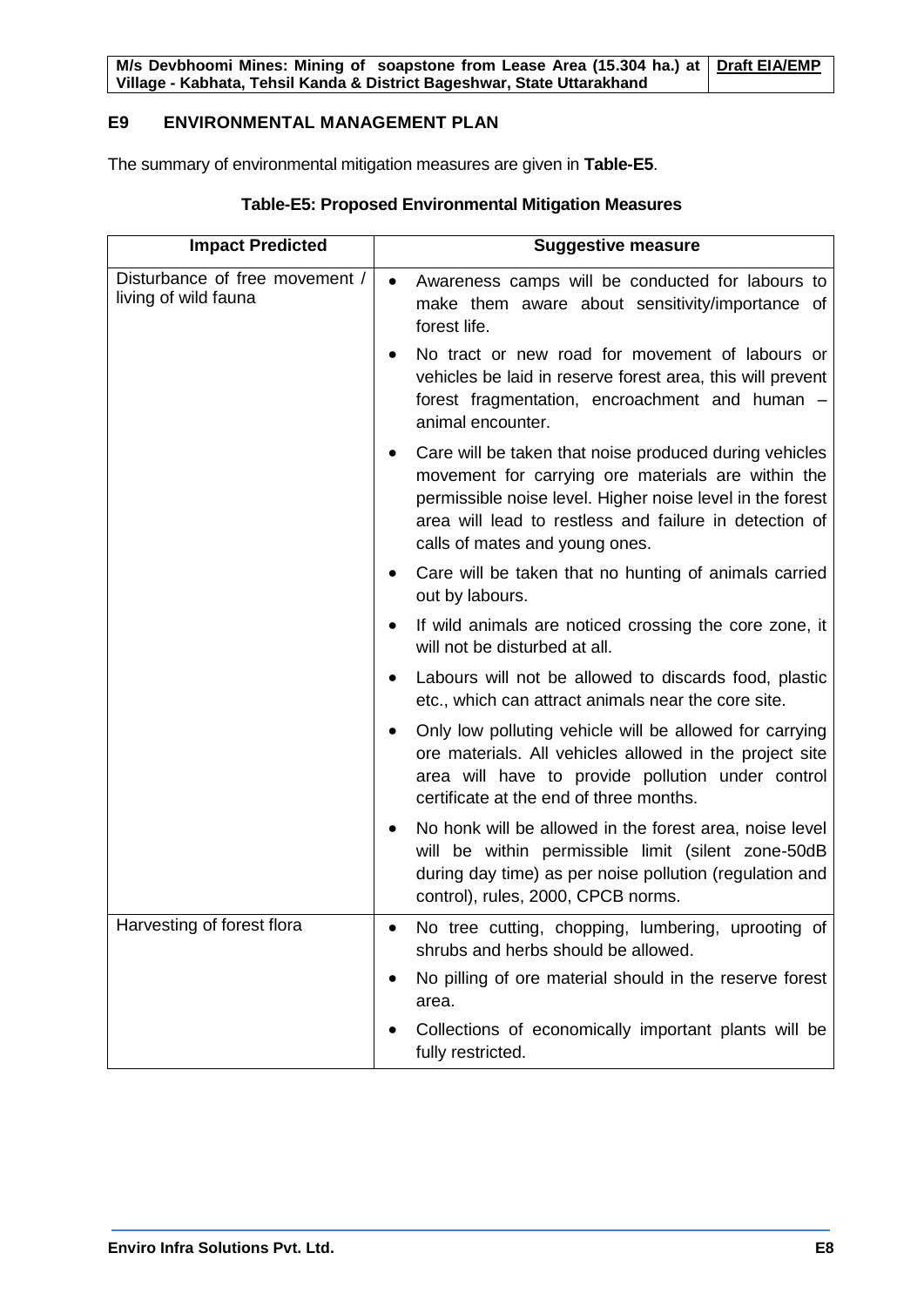#### **E10 ANALYSIS OF ALTERNATIVES**

The Soapstone has been identified based on the result of geological investigations and exploration carried out by the Geological Survey of India (GSI). The mining projects are site specific as such alternate sites were not considered.

The mine is operated by opencast cum semi-mechanized method of mining. No other alternative technologies can be used because of the hard nature of the ore. Proposed mine is using eco-friendly measures to minimize the impact of mining on the surrounding environment.

#### **E11 COST ESTIMATES**

The details of the cost to for the Environmental Management plan for 5 years, the budget for Corporate Environmental Responsibility (CER) (per year) and year wise allocation of funds for the various activities proposed to be taken up under CSR programme has been given in **Table E6**, **Table E7** and **Table E8** respectively**.**

#### **S. No. Measures Cost (In Rs.)** 1. Water Sprinkling for dust suppression 1,50,000 2. Environmental Monitoring : (i) Ambient Air Quality Monitoring (ii) Ambient Noise Monitoring (iii) Water Quality Sampling & Analysis (iv) Soil Quality Sampling & Analysis 1,00,000 3. Plantation of 16397 trees along with their maintenance for green belt 16,39,700 4. Cost for Retaining wall/Toe wall 1,00,000 **Total 19,89,700**

#### **Table-E6: Budget for Environmental Management Plan**

#### **Table E7: Budget for Corporate Environmental Responsibility (CER) (per year)**

| <b>S. No.</b> | <b>Measures</b>                                                                           | Cost (In Rs.) (per year) |
|---------------|-------------------------------------------------------------------------------------------|--------------------------|
|               | <b>Sanitation facilities</b>                                                              | 75,000                   |
| 2.            | Skill Development for villagers                                                           | 75,000                   |
| 3.            | Awareness to local farmers to increase yield of crop<br>and fodder                        | 1,00,000                 |
|               | Plantation in the community areas/schools and on<br>van panchayat land of nearby villages | 1,50,000                 |
|               | Total                                                                                     | 4,00,000                 |

**Table E8: Year wise allocation of funds for the various activities proposed to be taken up under CSR programme**

| <b>S. No.</b>  | <b>Activities</b>                                            | <b>Allocation of Fund (Rs.)</b> |
|----------------|--------------------------------------------------------------|---------------------------------|
|                | <b>Health Camps</b>                                          | 1,00,000                        |
| 2              | <b>Drinking Water Facilities</b>                             | 1,00,000                        |
| 3              | Maintenance of foot track                                    | 75,000                          |
| $\overline{4}$ | Donation for Temple Construction                             | 75,000                          |
| 5              | Donation for cultural activities in the<br>surrounding areas | 50,000                          |
| Total          |                                                              | 4,00,000                        |